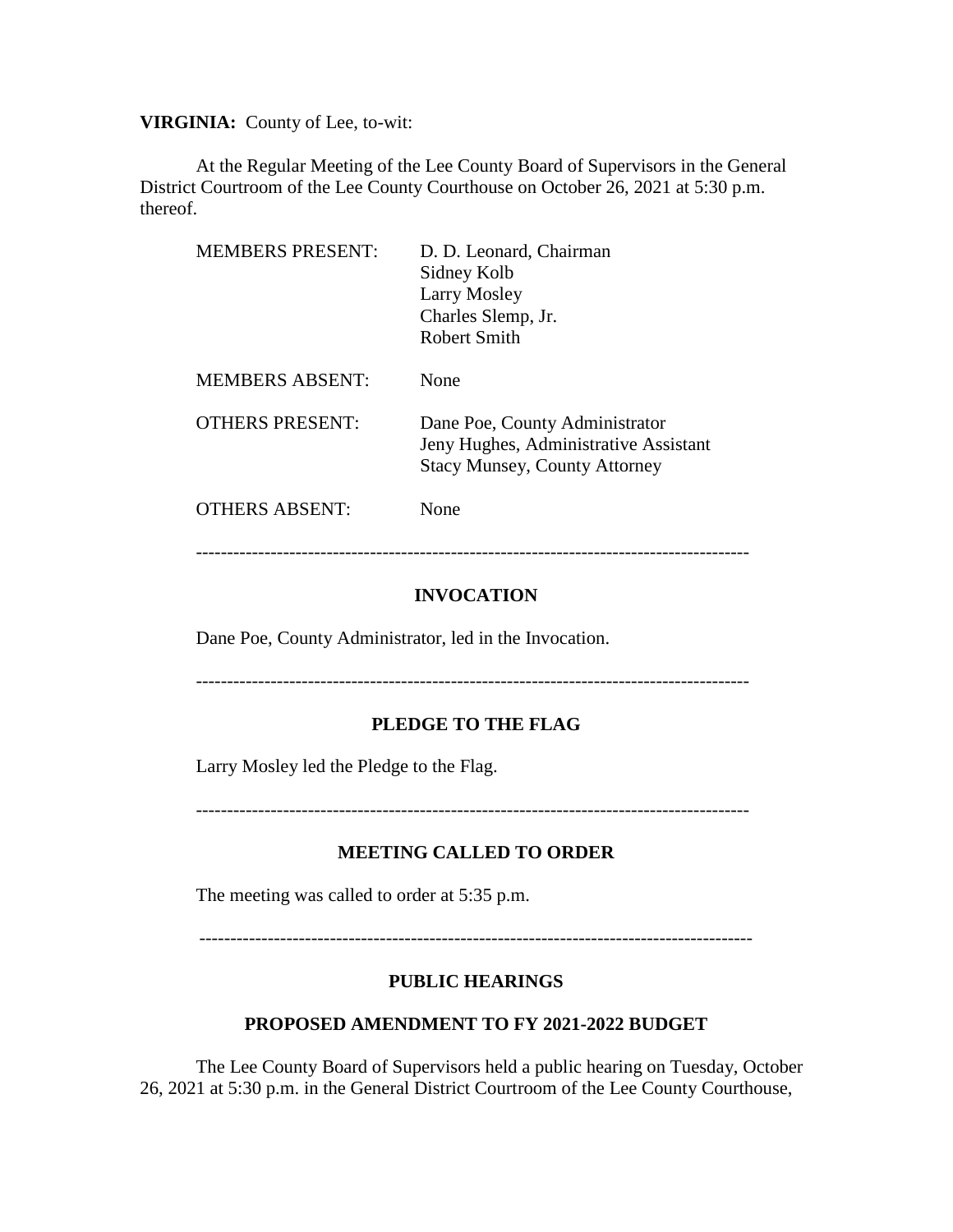Jonesville, Virginia. The purpose of the public hearing was to solicit public comment on a proposed amendment to the Fiscal Year 2021-2022 Budget. The Lee County School Board has received a USDA Rural Utility Service Distance Learning and Telemedicine Grant in the amount of \$752,857.00; Coronavirus Response and Relief Supplementary Appropriations Act (CRRSA) Elementary and Secondary School Emergency Relief (ESSER) II funding in the amount of \$5,383,058.58; CRRSA ESSER III funding in the amount of \$12,089,584.89; and carryover funding of State funds received in the prior fiscal year in the amount of \$1,813,059.23 for a total supplemental appropriation and reappropriation of \$20,038,559.70.

The Chairman opened the floor for public comment.

-----------------------------------------------------------------------------------------

-----------------------------------------------------------------------------------------

Brian Dean, School Superintendant, stated that the carry over for State funds would go to offset lost enrollment, the USDA grant would go toward advanced interactive boards for classrooms and the ESSER II and III funds would go toward boilers, roofs and to supplement the learning loss due to the pandemic. Mr. Dean stated that he does not anticipate the School Board using all of the funds this fiscal year due to the shortage of goods and services at the present time.

-----------------------------------------------------------------------------------------

There was no further public comment.

-----------------------------------------------------------------------------------------

The Chairman closed the floor for public comment.

-----------------------------------------------------------------------------------------

It was moved by Mr. Mosley, seconded by Mr. Kolb, to adopt the following Resolution. Upon the question being put the vote was as follows.

VOTING AYE: Mr. Kolb, Mr. Leonard, Mr. Mosley, Mr. Slemp, Mr. Smith

# **RESOLUTION 21-020**

# **LEE COUNTY SCHOOL BOARD SUPPLEMENTAL APPROPRIATION**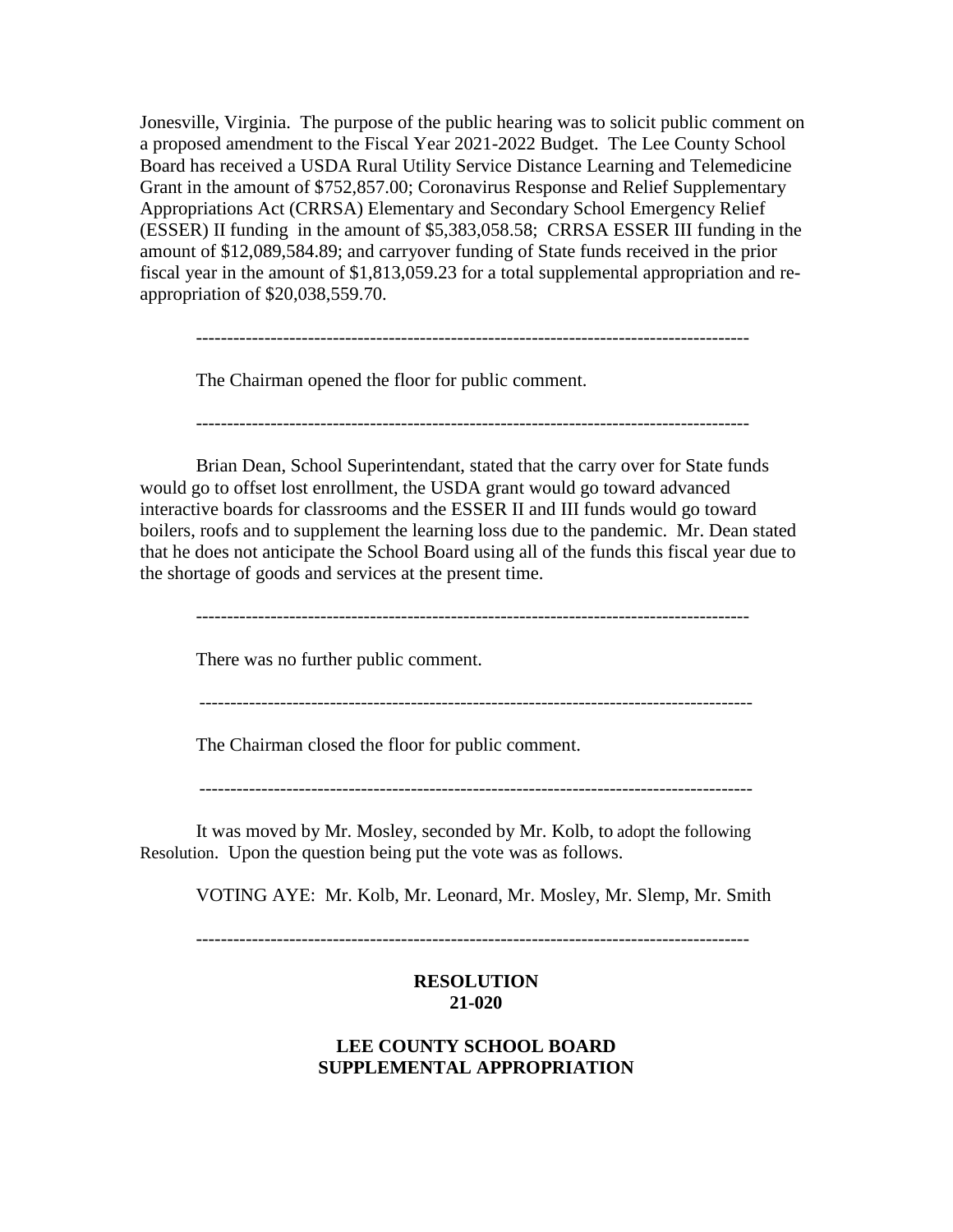**WHEREAS,** Lee County Public Schools has carryover funding of State funds received in the prior fiscal year in the amount of \$1,813,059.23; and

**WHEREAS,** Lee County Public Schools has received a USDA Rural Utility Service Distance Learning and Telemedicine Grant in the amount of \$752,857.00; and

**WHEREAS,** Lee County Public Schools has received Coronavirus Response and Relief Supplementary Appropriations Act (CRRSA) Elementary and Secondary School Emergency Relief (ESSER) II funding in the amount of \$5,383,058.58 and CRRSA ESSER III funding in the amount of \$12,089,584.89; and

**WHEREAS,** these funds require no local match;

**NOW, THEREFORE, BE IT RESOLVED,** the Lee County Board of Supervisors grants a supplemental appropriation to the 2021-22 School Budget in the amount of \$20,038,559.70;

**BE IT FURTHER RESOLVED,** that the revised total Lee County School Board appropriation for the 2021-22 fiscal year be increased from Forty Six Million, One Hundred Thirty Nine Thousand, Three Hundred Eighty Seven Dollars (\$46,139,387) to Sixty Six Million, One Hundred Seventy Seven Thousand, Nine Hundred forty Six Dollars and Seventy Cents (\$66,177,946.70).

-----------------------------------------------------------------------------------------

## **DEPARTMENT REPORTS**

Written departmental reports for Building Inspections, Extension Office, E-911 and the Works Program were included in the packet.

#### **CONSTITUTIONAL OFFICERS**

#### **TREASURER'S REPORT**

The Treasurer's Report for the month of October 2021 was submitted as follows:

| Revenues                            | \$7,865,082.74  |
|-------------------------------------|-----------------|
| Expenditures                        | \$7,723,986.35  |
| General Fund                        | \$9,808,063.88  |
| <b>Total Assets and Liabilities</b> | \$13,313,572.90 |

-----------------------------------------------------------------------------------------

#### **PUBLIC EXPRESSION**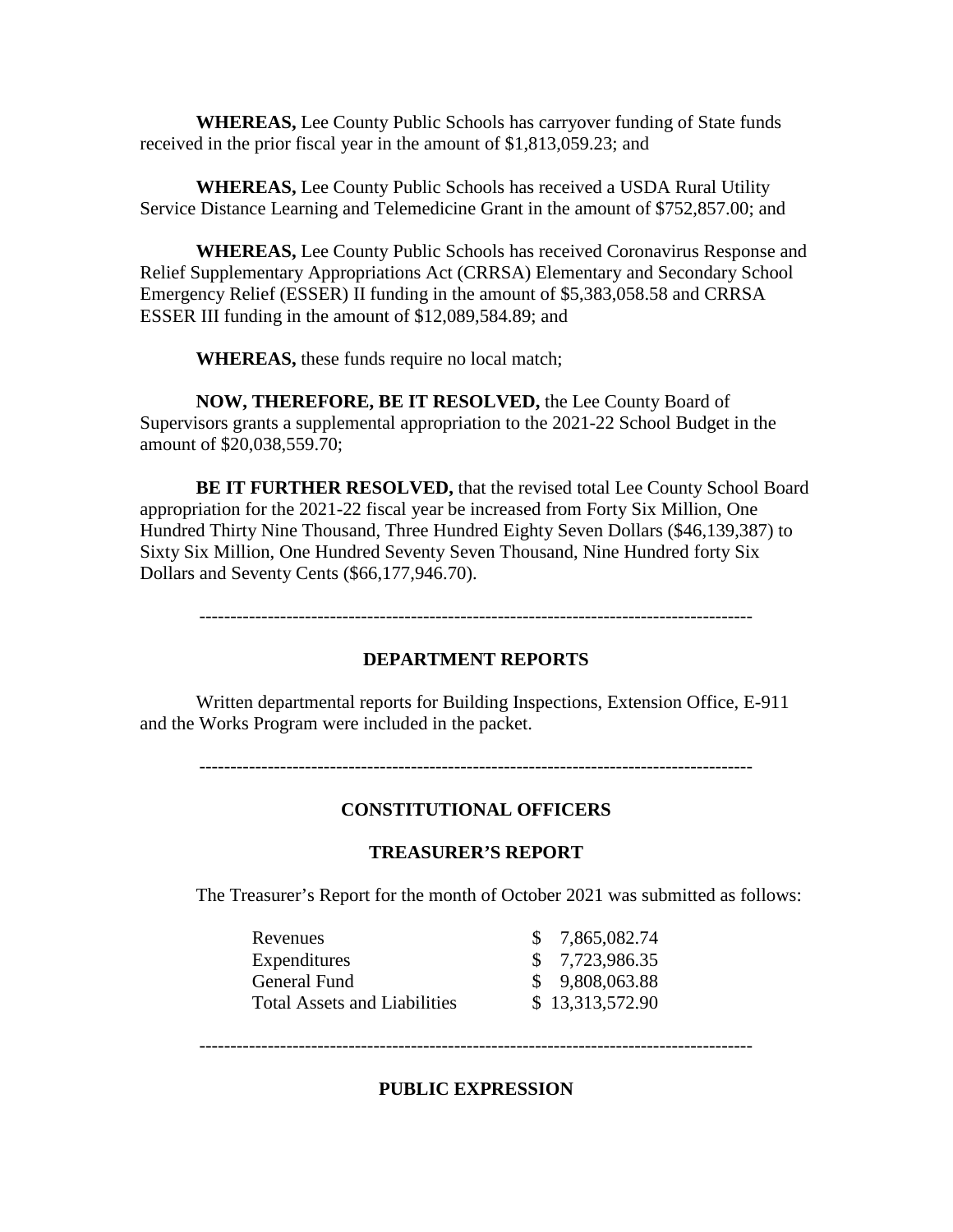The Chairman opened the floor for public comment and advised that each speaker would be limited to a three-minute time-period for individuals, and five-minute timeperiod for a group.

Melissa Rose, Spearhead Trails, stated that the Daniel Boone Soil and Water Conservation District has approved a Memorandum of Understanding that would allow Spearhead Trails to do maintenance on the Stone Mountain Trail in Pennington Gap. The MOU has already been reviewed by the Department of Environmental Quality, and this is a standard agreement like those that have been approved by Tazewell, Wise, Dickenson, and Buchanan Counties.

-----------------------------------------------------------------------------------------

Mr. Poe stated that Daniel Boone Soil and Water Conservation oversees the Erosion and Sediment program and they approved the MOU therefore he does not see an issue with the Board approving the request.

-----------------------------------------------------------------------------------------

It was moved by Mr. Mosley, seconded by Mr. Leonard, approve the Memorandum of Understanding with Spearhead Trails. Upon the question being put the vote was as follows.

VOTING AYE: Mr. Kolb, Mr. Leonard, Mr. Mosley, Mr. Slemp, Mr. Smith

-----------------------------------------------------------------------------------------

Bob Bost requested to address the Jet Fuel Tank Proposals at the appropriate time.

-----------------------------------------------------------------------------------------

### **APPROVAL OF MINUTES**

It was moved by Mr. Kolb, seconded by Mr. Slemp, to approve the minutes of the September 21, 2021 Regular Meeting. Upon the question being put the vote was as follows.

VOTING AYE: Mr. Kolb, Mr. Leonard, Mr. Mosley, Mr. Slemp, Mr. Smith

-----------------------------------------------------------------------------------------

**APPROVAL OF REFUNDS**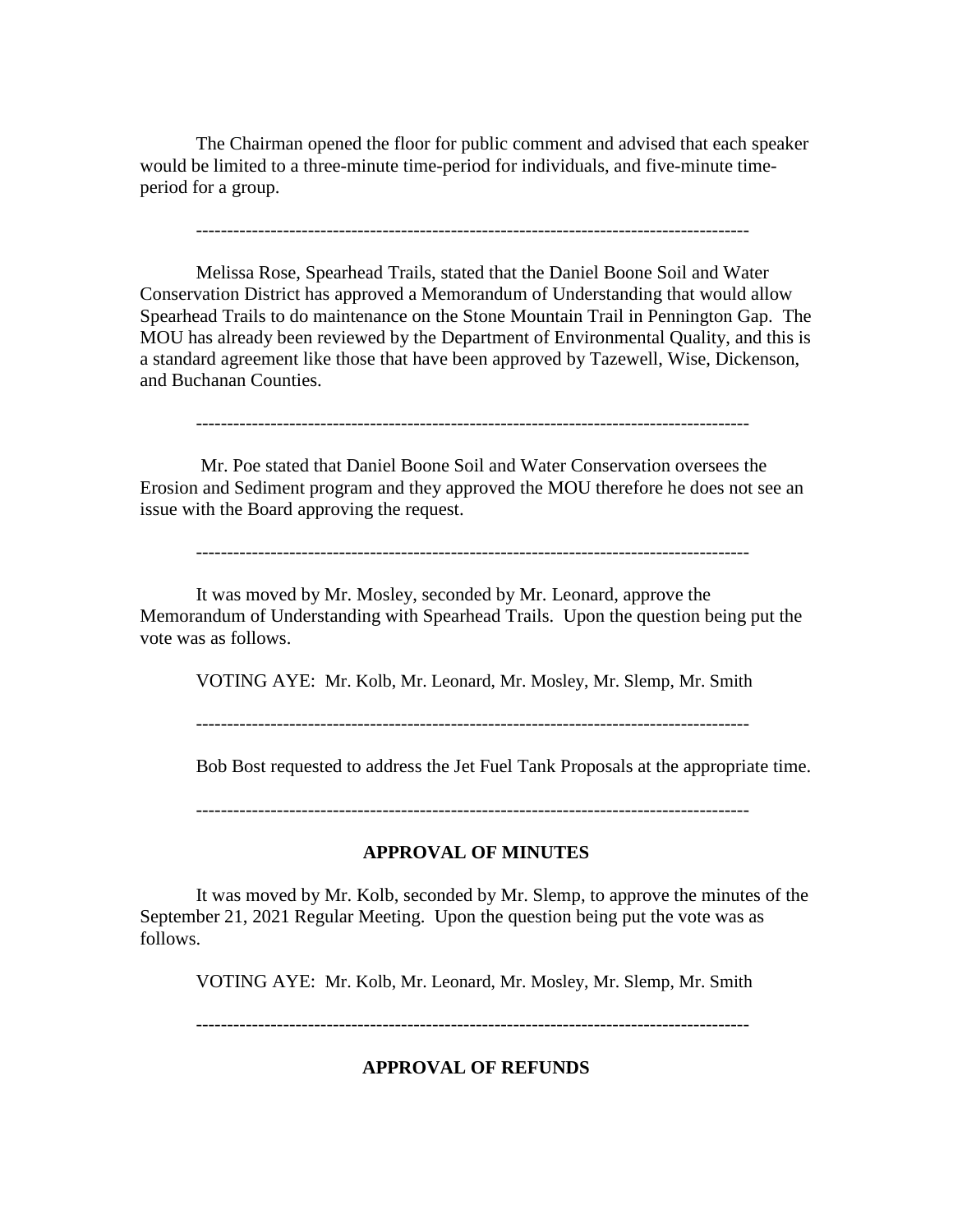It was moved by Mr. Kolb, seconded by Mr. Mosley, to approve a refund request for Neomah Ruth England in the amount of \$63.73. Upon the question being put the vote was as follows.

VOTING AYE: Mr. Kolb, Mr. Leonard, Mr. Mosley, Mr. Slemp, Mr. Smith

-----------------------------------------------------------------------------------------

## **PAYROLL**

The County Administrator reports that payroll warrants have been issued.

-------------------------------------------------------------------------------------------

# **APPROVAL OF DISBURSEMENTS**

It was moved by Mr. Mosley, seconded by Mr. Smith, to approve the disbursements for the month of October, with a check date of October 19, 2021, in the amount of \$269,674.37. Upon the question being put the vote was as follows.

VOTING AYE: Mr. Leonard, Mr. Mosley, Mr. Slemp, Mr. Smith

VOTING NO: Mr. Kolb

-------------------------------------------------------------------------------------------

### **OLD BUSINESS**

### **NEW SOUND AND RECORDING SYSTEM FOR GENERAL DISTRICT COURTROOM**

Mr. Poe stated that the Board took action on this at the October 12, 2021 Recessed Meeting with a motion to advertise for request for proposals. This has been advertised and proposals are due in November.

-----------------------------------------------------------------------------------------

### **PARKING LOT CONSTRUCTION**

It was moved by Mr. Kolb, seconded by Mr. Leonard, to discuss this matter in closed session with legal counsel. Upon the question being put the vote was as follows.

VOTING AYE: Mr. Kolb, Mr. Leonard, Mr. Mosley, Mr. Slemp, Mr. Smith

-------------------------------------------------------------------------------------------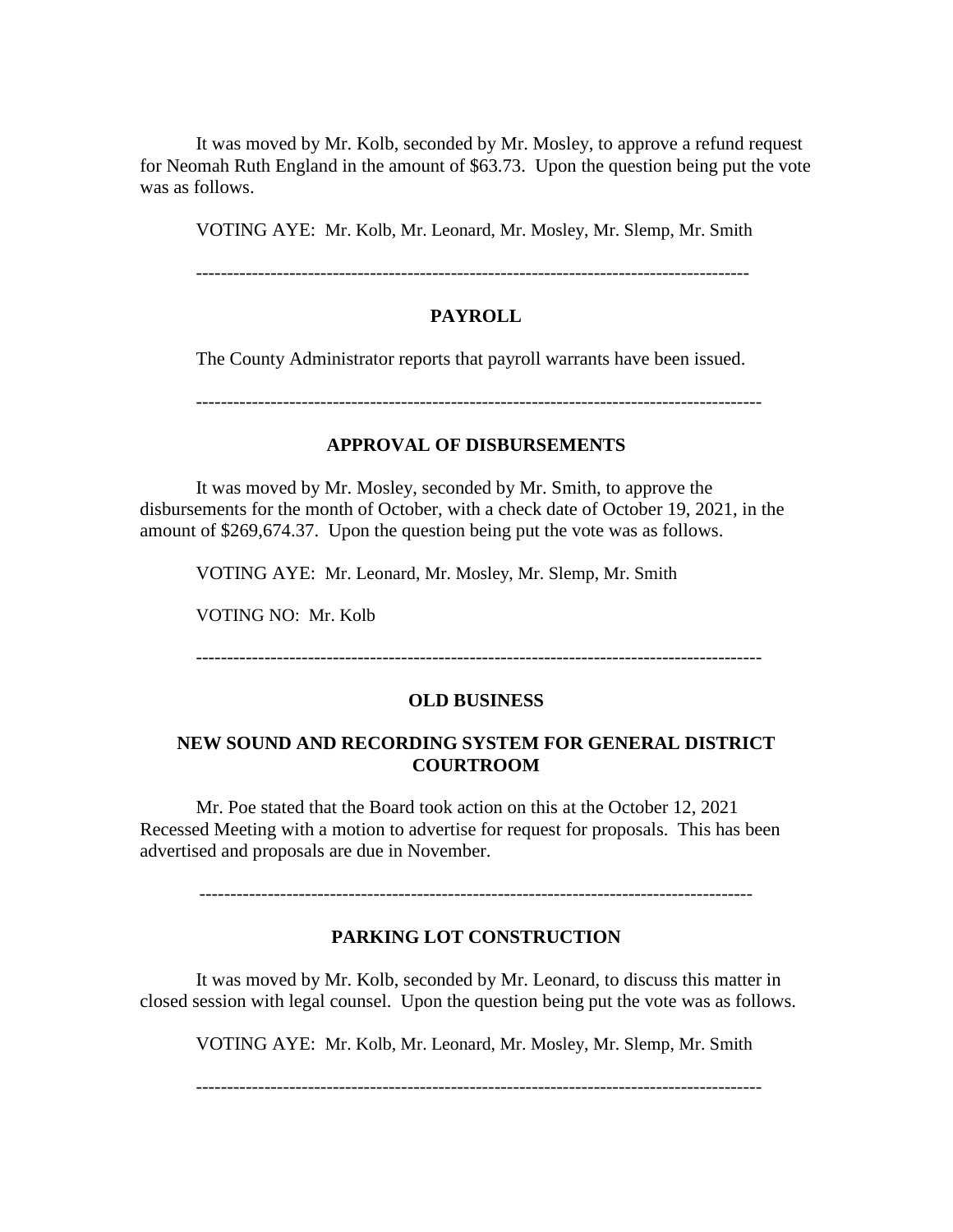#### **NEW BUSINESS**

#### **BOARD APPOINTMENTS**

## **LONESOME PINE OFFICE ON YOUTH**

It was moved by Mr. Mosley, seconded by Mr. Leonard, to table these appointments. Upon the question being put the vote was as follows.

VOTING AYE: Mr. Kolb, Mr. Leonard, Mr. Mosley, Mr. Slemp, Mr. Smith

# **REDEVELOPMENT AND HOUSING AUTHORITY**

It was moved by Mr. Kolb, seconded by Mr. Smith, to re-appoint Mary Ruth Davidson to a four-year term on the Redevelopment and Housing Authority. Ms. Davidson's term will expire October 31, 2025. Upon the question being put the vote was as follows.

VOTING AYE: Mr. Kolb, Mr. Leonard, Mr. Mosley, Mr. Slemp, Mr. Smith

#### **DELINQUENT FINES AND COST COLLECTIONS**

Fuller Cridlin, Commonwealth's Attorney provided the Fiscal Year 2021 Delinquent Fines and Cost Collections showing \$28,340.00 being collected in delinquent fines and costs with \$14,170.00 returning to the County. As per the agreement with the County, Mr. Cridlin is requesting that \$7,085.00 be transferred into line item 4-001- 22200-5899 in his office's budget and the remaining \$7,085.00 reverting to the County's General Fund.

-----------------------------------------------------------------------------------------

It was moved by Mr. Kolb, seconded by Mr. Mosley, to approve the following Supplemental Appropriation. Upon the question being put the vote was as follows. Revenue Source:

| 3-001-41050-0099 | Budget Supplement from Reserves \$7,085.00 |            |
|------------------|--------------------------------------------|------------|
| Expense:         |                                            |            |
| 4-001-22200-5899 | <b>CWA Collection Program</b>              | \$7,085.00 |

VOTING AYE: Mr. Kolb, Mr. Leonard, Mr. Mosley, Mr. Slemp, Mr. Smith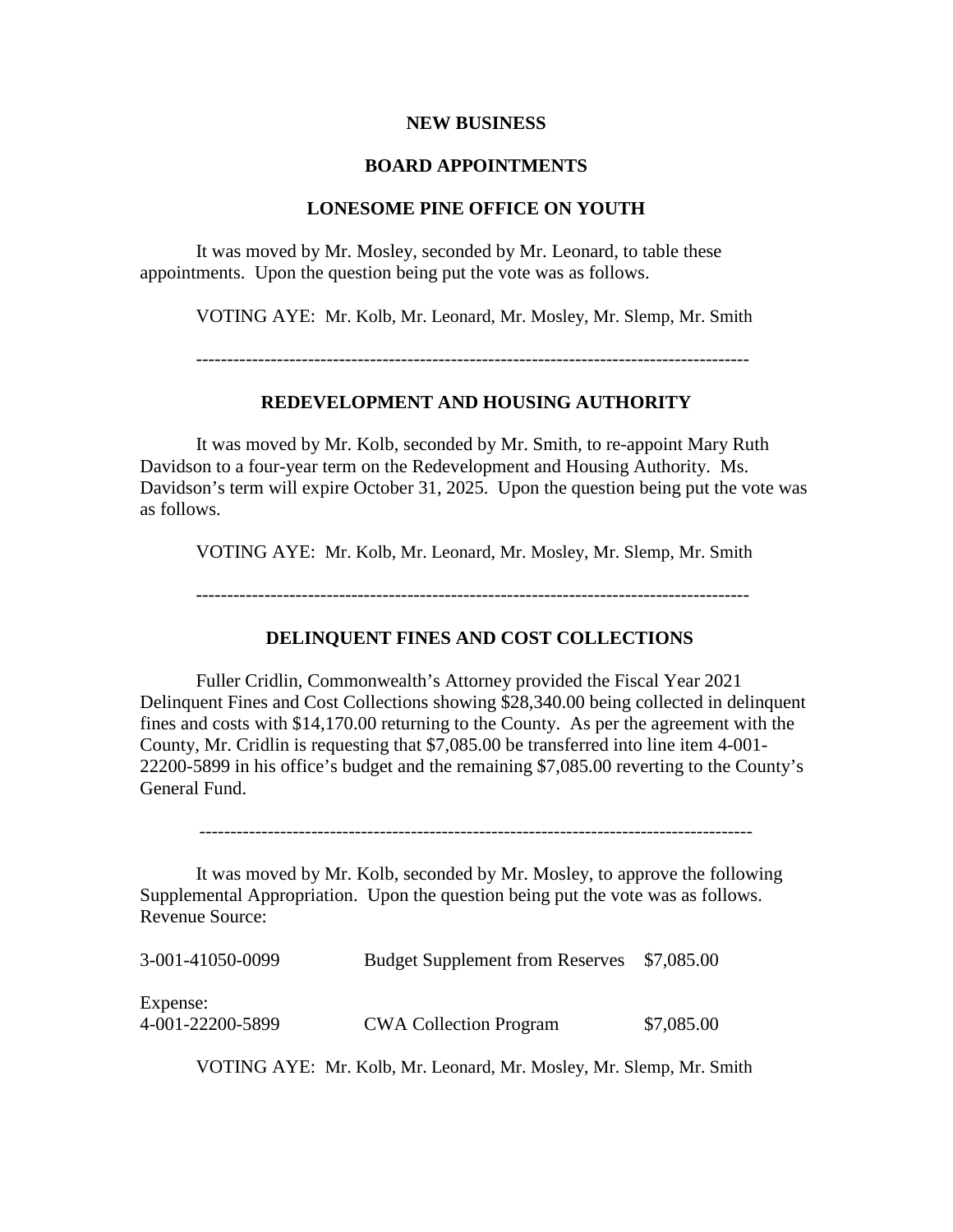# **DANIEL BOONE WILDERNESS TRAIL ASSOCIATION LETTER OF SUPPORT**

-----------------------------------------------------------------------------------------

Mr. Poe stated that the Daniel Boone Wilderness Trail Association is requesting a letter of support for their grant application to improve a portion of Kane Gap Trail from Duffield to Wallen's Creek.

It was moved by Mr. Leonard, seconded by Mr. Mosley, to adopt the following Resolution. Upon the question being put the vote was as follows.

VOTING AYE: Mr. Kolb, Mr. Leonard, Mr. Mosley, Mr. Slemp, Mr. Smith

# **RESOLUTION OF SUPPORT FOR THE DANIEL BOONE WILDERNESS TRAIL ASSOCIATION GET OUTDOORS GRANT APPLICATION FOR THE KANE GAP TRAIL 21-021**

**WHEREAS,** the Daniel Boone Wilderness Trail Association (hereafter referred to as Association), is seeking grant funding from the Virginia Outdoors Foundation's Get Outdoors (GO) program; and

**WHEREAS,** the Get Outdoors program seeks to provide grants of up to \$25,000 for projects that increase equitable access to safe, open space in Virginia communities; and

**WHEREAS,** the Daniel Boone Wilderness Trail Association has identified and developed the Kane Gap Trail project to be available for hiking, bike riding and horseback riding; and

**WHEREAS,** the Lee County Board of Supervisors supports community development projects to benefit the communities of the county and region;

**NOW, THEREFORE, BE IT RESOLVED** that the Lee County Board of Supervisors supports the application for \$25,000 in Get Outdoors funding by the Daniel Boone Wilderness Trail Association.

-----------------------------------------------------------------------------------------

**A/E PROPOSAL FOR EXTERIOR CLEANING AND MORTAR POINTING**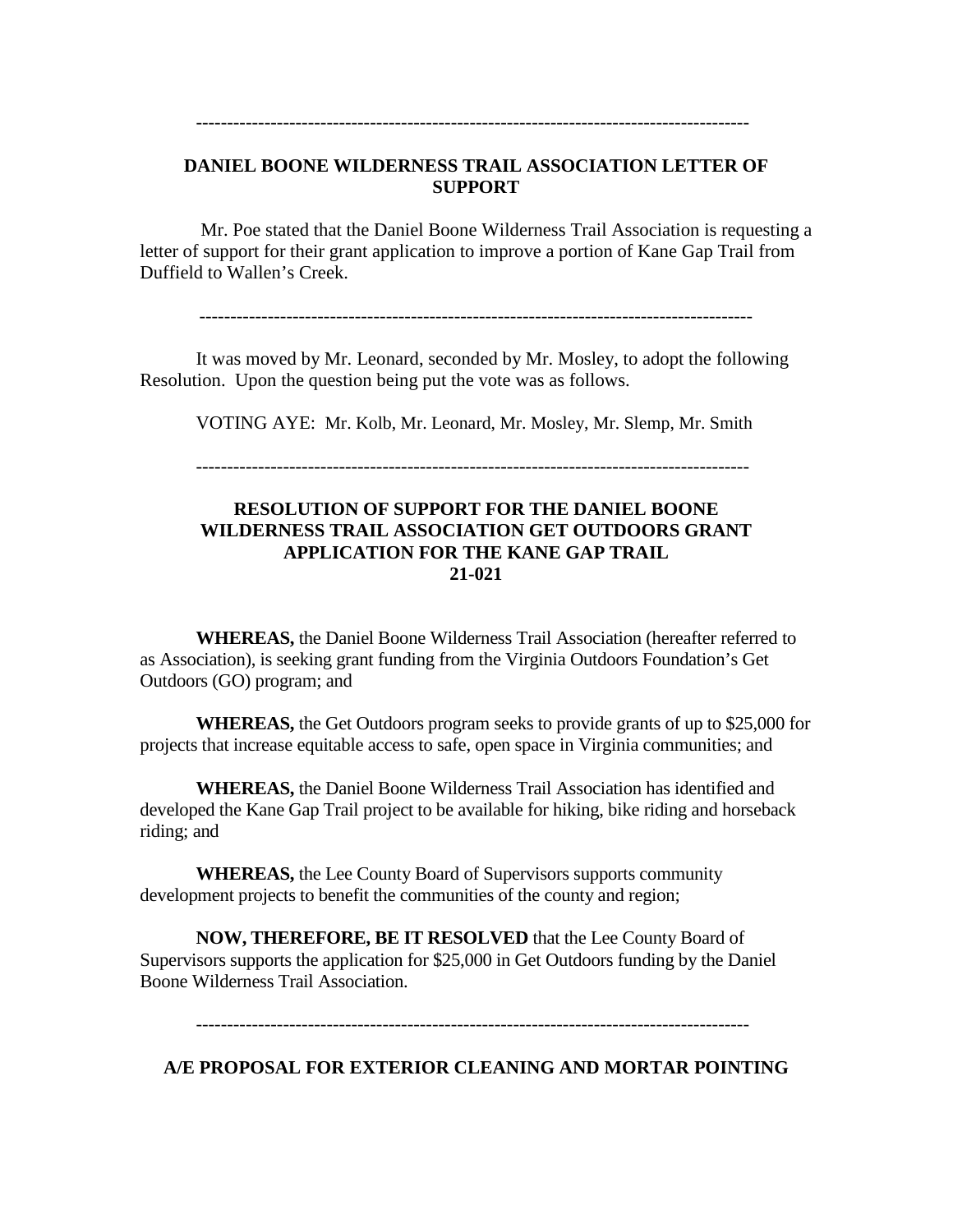Mr. Poe stated that the Board took action on this matter at the October 12, 2021 recessed meeting, voting to accept the A/E Proposal for Exterior Cleaning and Mortar Pointing.

-----------------------------------------------------------------------------------------

#### **PURCHASE OF DUMPSTER BOTTOMS**

Mr. Poe stated that the County obtained price quotes for 29 pre-fabricated dumpster bottoms. The Transfer Station could replace four dumpster bottoms for the current cost of one new dumpster. Quotes were received as follows:

| Mobile Container Services Inc.<br>Danville, VA | \$11,371.56 |
|------------------------------------------------|-------------|
| <b>PRT</b><br>Schaumburg, IL                   | \$11,689.82 |
| <b>Impact Plastics</b><br>Elgin, IL            | \$14,104.33 |

-----------------------------------------------------------------------------------------

It was moved by Mr. Mosley, seconded by Mr. Slemp, to approve the purchase of 29 dumpster bottoms from Mobile Container Services in the amount of \$11,371.56. Upon the question being put the vote was as follows.

VOTING AYE: Mr. Kolb, Mr. Mosley, Mr. Leonard, Mr. Slemp, Mr. Smith

-----------------------------------------------------------------------------------------

# **JET A FUEL TANK PROPOSALS**

Mr. Poe stated that the Jet A Fuel Tank proposals was advertised for a second time and only one response was received and it is not a complete response. The Request for Proposal was for a turnkey operation for tank design and construction, installation, delivery and setup. The responding company sent a 24 hour quote for a standardized tank, with no provision or costs for delivery, installation and set-up. Because the County advertised for a turnkey project and this quote is only for a tank, Mr. Poe does not feel this is a responsive bid.

-----------------------------------------------------------------------------------------

Bob Bost stated that he does not disagree with Mr. Poe; the bid was not complete and did not meet the request for proposal requirements. He stated that he has spoken to tank manufacturers and outfitters to obtain quotes for tanks to try to piecemeal the project together.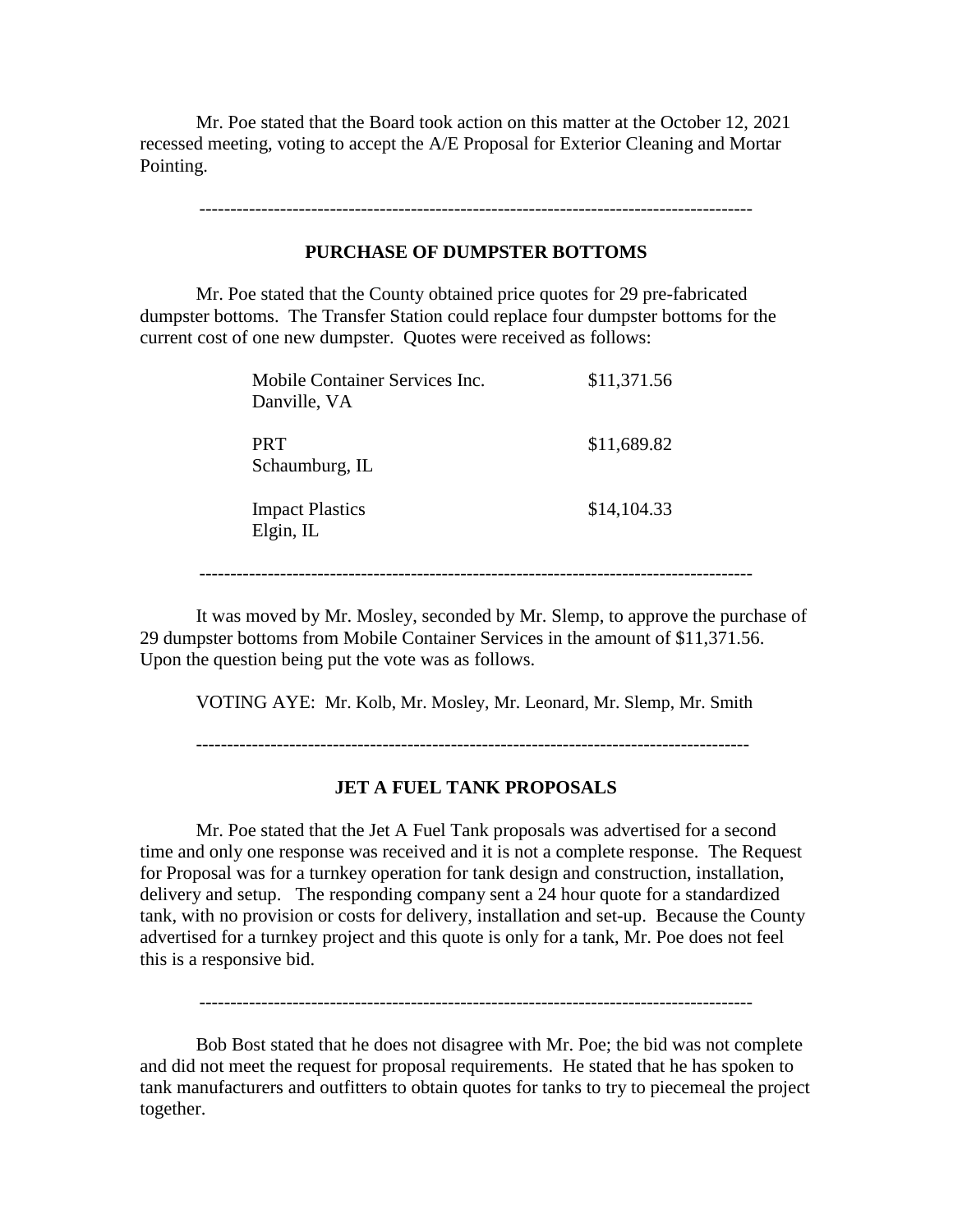Mr. Poe stated that the issue is, there is a tentative Rural Development grant for a portion of the project and there is a lifetime set-a-side at the Virginia Department of Aviation, but that is not guaranteed funds at any given time. That funding is awarded based on what money is there and applications received in each funding cycle.

-----------------------------------------------------------------------------------------

-----------------------------------------------------------------------------------------

Mr. Bost stated that by doing a turnkey operation you are losing sight of profit, he has two quotes from tank companies that are under \$60,000.00 and he does not think it would take over \$100,000.00 to get the tank outfitted. He would like to work on getting more information on doing a piecemeal tank system.

-----------------------------------------------------------------------------------------

Mr. Poe stated that it would have to be a resubmission to the State in February. He added that there are a lot of legal issues of doing a piecemeal system, there is no one on staff with the expertise to oversee the project to make sure it is done correctly and the County would be assuming liability for any additional costs incurred.

-----------------------------------------------------------------------------------------

Mr. Kolb asked what Delta Airport Consultants would charge to oversee the project.

-----------------------------------------------------------------------------------------

Mr. Poe stated that he did not know.

-----------------------------------------------------------------------------------------

Mr. Kolb asked for Mr. Bost's suggestion.

-----------------------------------------------------------------------------------------

Mr. Bost stated he would like to get quotes from outfitters and put a package together for the Board's review.

-----------------------------------------------------------------------------------------

Mr. Leonard stated that he thinks it would be a good idea to get different prices.

-----------------------------------------------------------------------------------------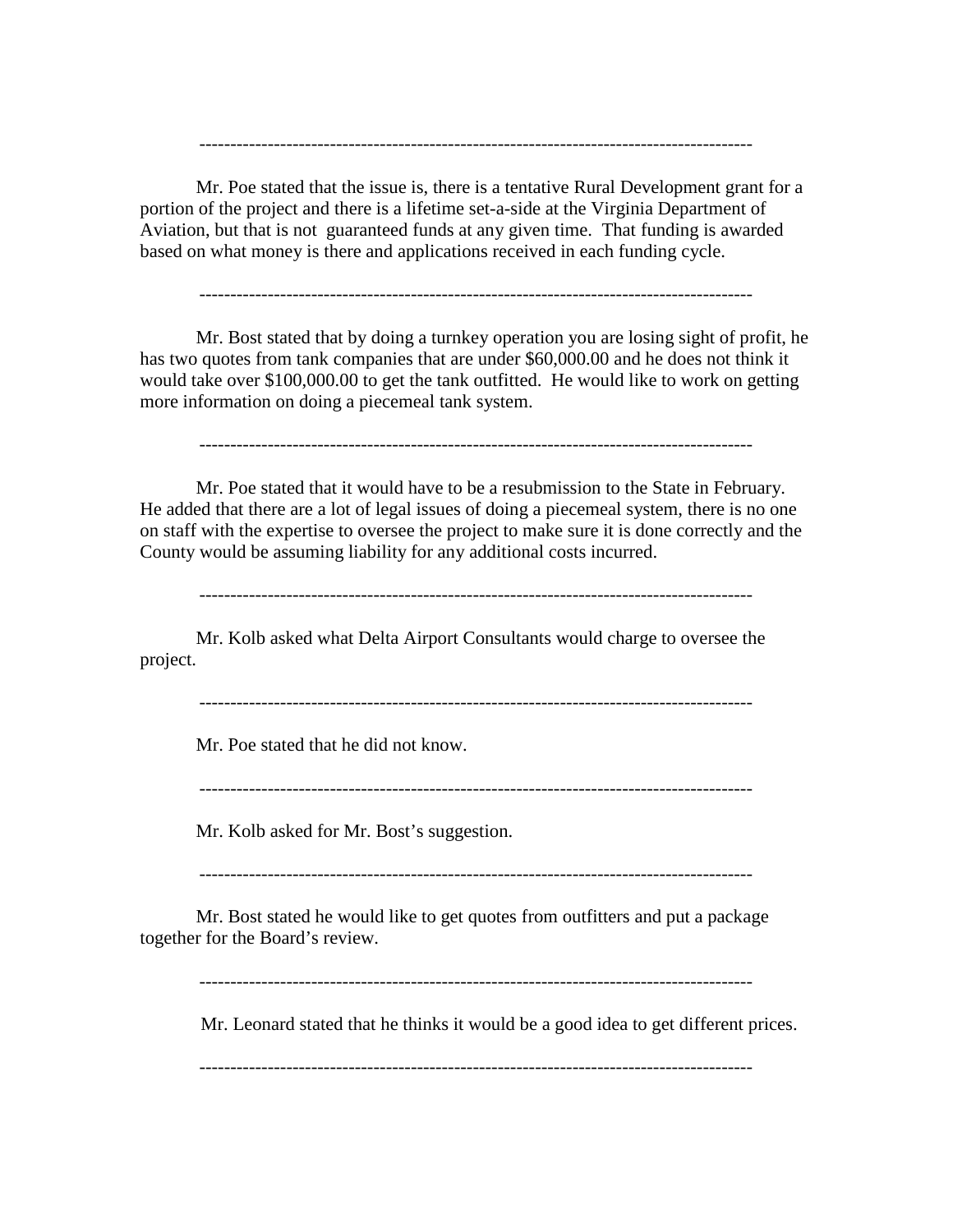Mr. Poe stated that if there is a construction manager he does not have a problem with the project being piecemeal, but without someone overseeing the project who would know if it is done correctly.

-----------------------------------------------------------------------------------------

Ms. Munsey left the meeting at 6:10 p.m.

-----------------------------------------------------------------------------------------

## **REPORTS AND RECOMMENDATIONS OF THE COUNTY ATTORNEY**

None.

-----------------------------------------------------------------------------------------

### **REPORTS AND RECOMMENDATIONS OF THE COUNTY ADMINISTRATOR**

#### **SCOTT COUNTY TELEPHONE COMPANY INVOICES**

Mr. Poe stated the County has received three invoices from Scott County Telephone Company for the distance learning and broadband expansion grant work. The invoices are for work completed from May 29, 2021 to September 30, 2021; the DHCD broadband invoice in the amount of \$200,600.47 and two distance learning invoices in the amounts of \$136,508.45 and \$255,834.44.

-----------------------------------------------------------------------------------------

It was moved by Mr. Mosley, seconded by Mr. Leonard, to approve the invoices to Scott County Telephone Company. Upon the question being put the vote was as follows.

VOTING AYE: Mr. Kolb, Mr. Mosley, Mr. Leonard, Mr. Slemp, Mr. Smith

-----------------------------------------------------------------------------------------

#### **LENOWISCO REQUEST**

Mr. Poe reported that the LENOWISCO Planning District Commission has been in discussion with the University Of Virginia Weldon Cooper Center about collaborating to address flooding issues within the district. The 2020 Clean Energy and Community Flood Preparedness Act led to the establishment of the Virginia Community Flood Preparedness Fund which is being overseen by the Department of Conservation and Recreation. Localities and Multi-jurisdictional applicants across Virginia may apply for funds to support capacity building, planning, studies and capital projects to address flooding within the district. The Weldon Cooper Center was hoping to develop a pilot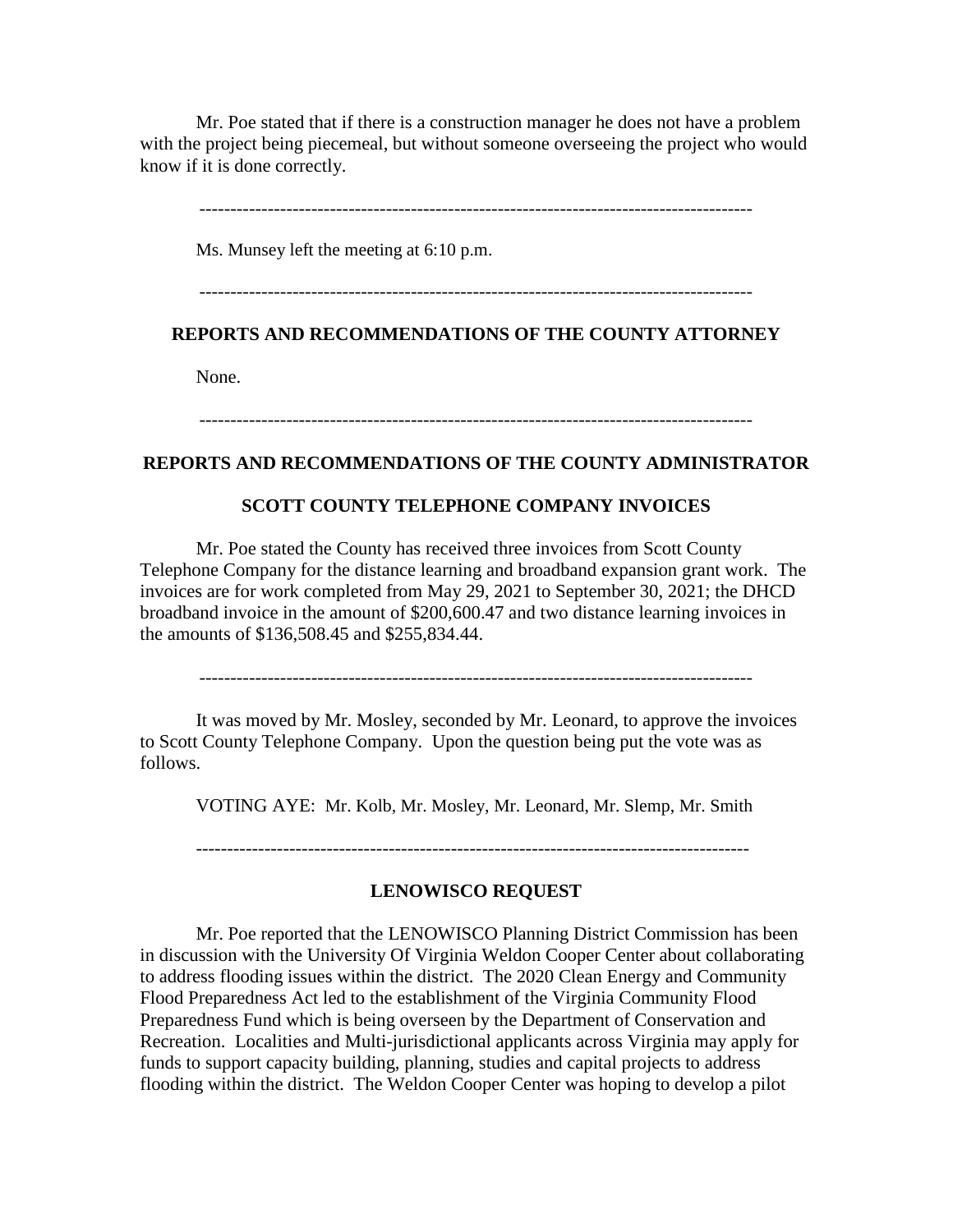project with the LENOWISCO localities. The funding deadline is November 5 and LENOWISCO is asking for a letter of support for this initiative.

-----------------------------------------------------------------------------------------

It was moved by Mr. Leonard, seconded by Mr. Slemp, to approve a letter of support for the pilot project. Upon the question being put the vote was as follows.

VOTING AYE: Mr. Kolb, Mr. Mosley, Mr. Leonard, Mr. Slemp, Mr. Smith

-----------------------------------------------------------------------------------------

## **REPORTS AND RECOMMENDATIONS OF THE BOARD**

Mr. Smith stated that it was good to have Mr. Poe and Mr. Leonard back and doing well.

---------------------------------------------------------------------------------------

## **SMART SCALE PROJECT**

Mr. Kolb asked about the Smart Scale project application.

-----------------------------------------------------------------------------------------

Mr. Poe stated that the Project Pipeline study area from Sugar Run Road to Cecil Street in Pennington Gap may produce possible Smart Scale projects. The intersection at Wal-Mart has had seven collisions, the intersection at Lee High will be looked at again for signals; the intersection at the Hospital has had seven collisions; and the area near Cecil Street has about eight accidents. About half of the accidents are caused by visibility issues. Information is very preliminary at this point with a couple different proposals at the Wal-Mart and Hospital intersections. Development of these projects will be ongoing.

-----------------------------------------------------------------------------------------

Mr. Kolb asked who was on the call other than VDOT.

-----------------------------------------------------------------------------------------

Mr. Poe stated that it was mostly VDOT personnel.

-----------------------------------------------------------------------------------------

Mr. Kolb asked what the County's role is in the project and how a road in brought into the conversation.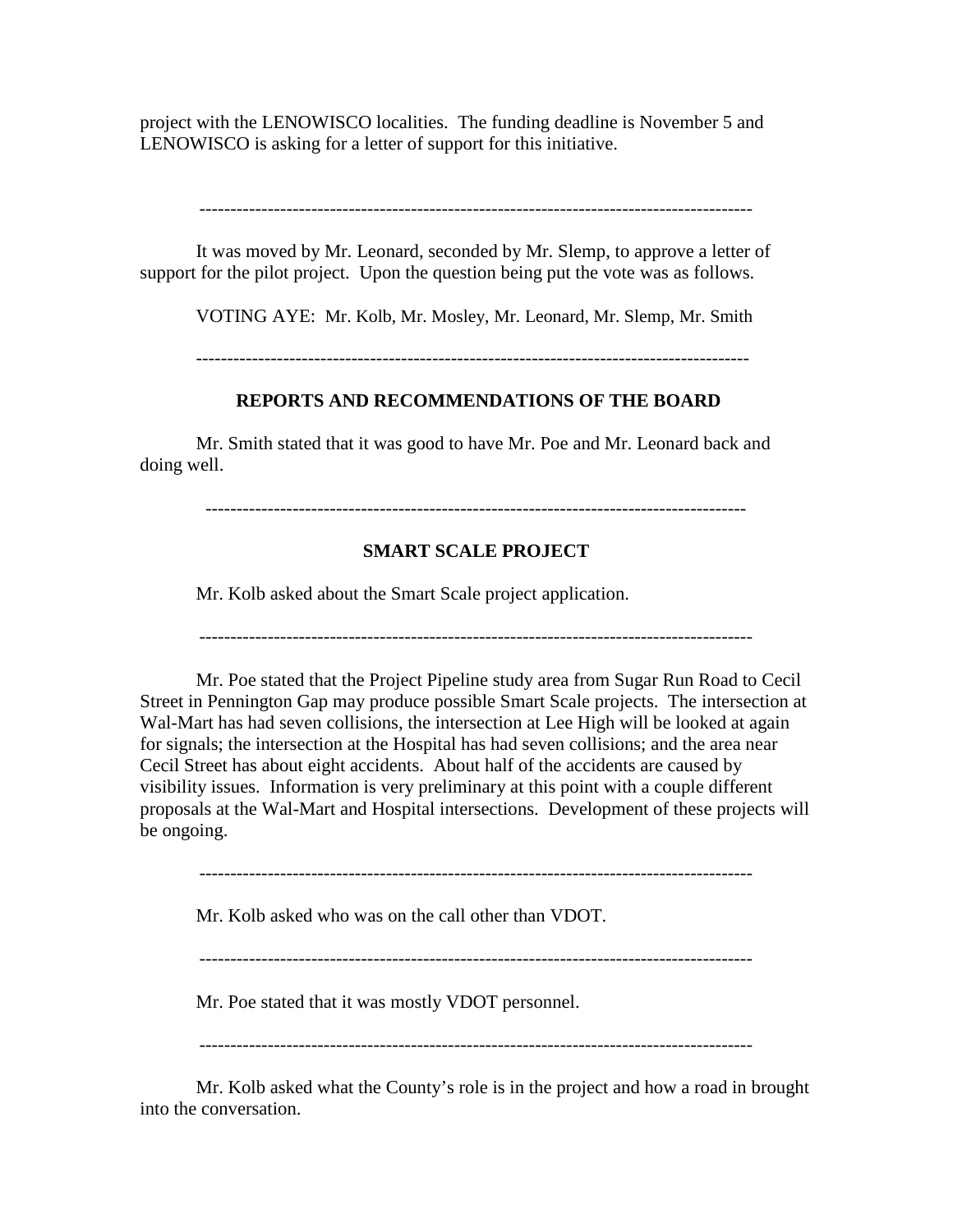-----------------------------------------------------------------------------------------

Mr. Poe stated that there are several scoring factors but safety issues regarding wrecks and fatalities are primary drivers for a project to score well.

-----------------------------------------------------------------------------------------

Mr. Kolb asked about the highway to Harlan being brought into the Smart Scale project.

-----------------------------------------------------------------------------------------

Mr. Poe stated that the area has been looked at but did not score well, he has been talking with the Delegate and VDOT and the best shot to get that area redone would be to have an appropriation for the project.

-----------------------------------------------------------------------------------------

### **PROCUREMENT ORDINANCE**

Mr. Kolb asked about the advertisement for changing the procurement ordinance.

-----------------------------------------------------------------------------------------

Mr. Poe stated that it has not been advertised because it will be for the November meeting. He stated that others thing he would like for the Board to consider is being able to do verbal quotes for up to \$5,000.00 and changing the amount of bid bonds.

-----------------------------------------------------------------------------------------

Mr. Kolb stated that he would prefer to keep it at what was discussed last month.

-----------------------------------------------------------------------------------------

## **DSS AUDIT REPORT**

Mr. Kolb asked if the DSS Board members were sent a copy of the audit report.

-----------------------------------------------------------------------------------------

Mr. Poe stated that it was sent to the Director, but he would try to get email addresses for the board members to send them an electronic copy.

-----------------------------------------------------------------------------------------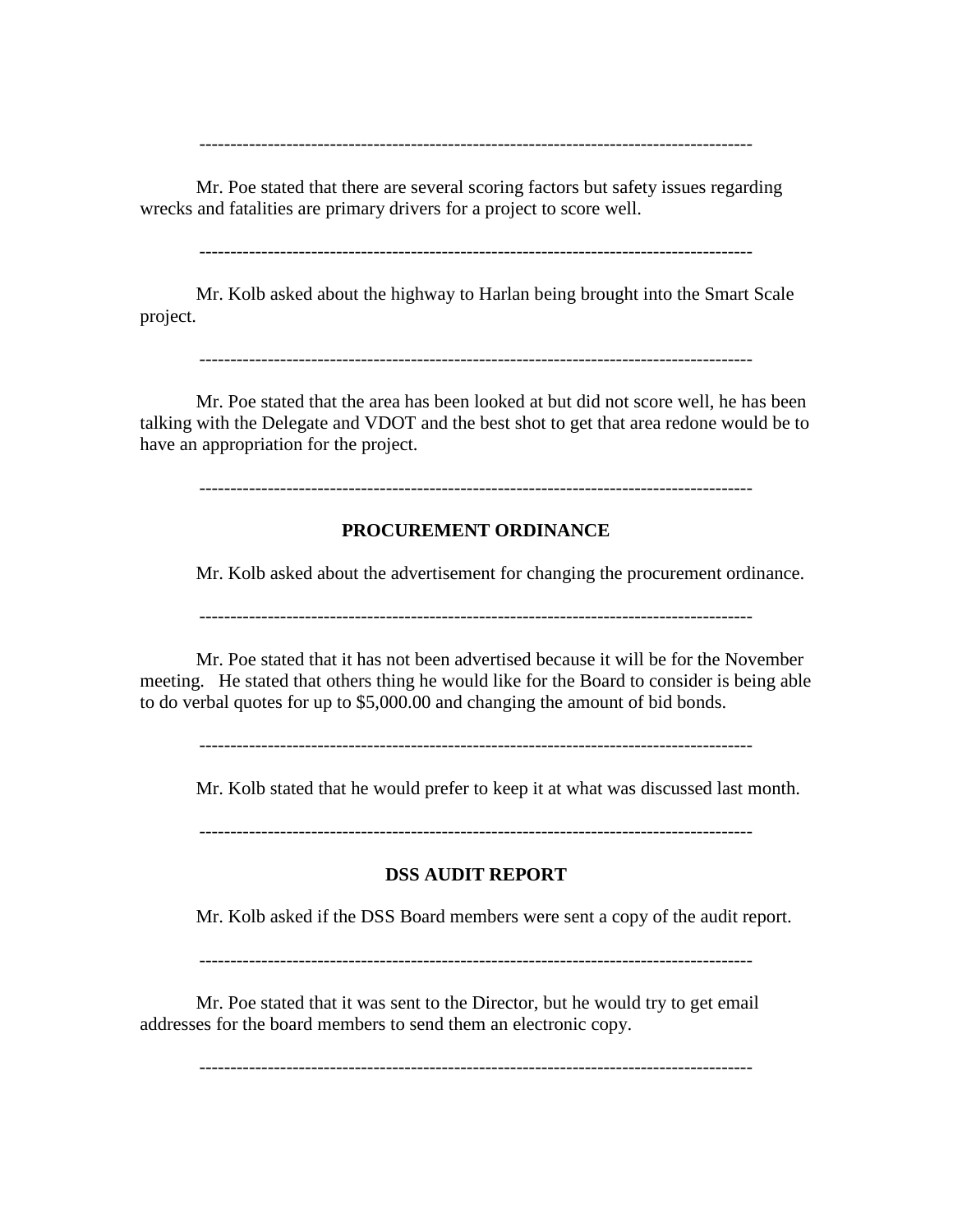### **DEHUMIDIFIER HEADSTART BUILDING**

Mr. Kolb asked the status of the dehumidifier in the Headstart building.

-----------------------------------------------------------------------------------------

Mr. Poe stated the he does not have access to the building and the County does not have a deed to the building.

-----------------------------------------------------------------------------------------

Mr. Kolb stated he has a key and would get one for Mr. Poe.

-----------------------------------------------------------------------------------------

## **SICK LEAVE**

Mr. Kolb asked about the sick leave sharing policy.

-----------------------------------------------------------------------------------------

Mr. Poe stated that Scott and Wise Counties do not have a sick leave share program; Washington County does have a sick leave sharing program but it is not as liberal as the County's and does not extend beyond sickness of the employee.

-----------------------------------------------------------------------------------------

Mr. Kolb stated that chairman had a good idea about creating a committee.

-----------------------------------------------------------------------------------------

Mr. Poe stated Washington County uses a sick leave bank, any employee that participates has to donate eight hours just to be in the program and that has to be renewed every year.

-----------------------------------------------------------------------------------------

Mr. Kolb stated he does not like the idea of a bank.

-----------------------------------------------------------------------------------------

Mr. Poe stated that the plan the County has now protects those that donate by making sure they do not go below a minimum balance.

-----------------------------------------------------------------------------------------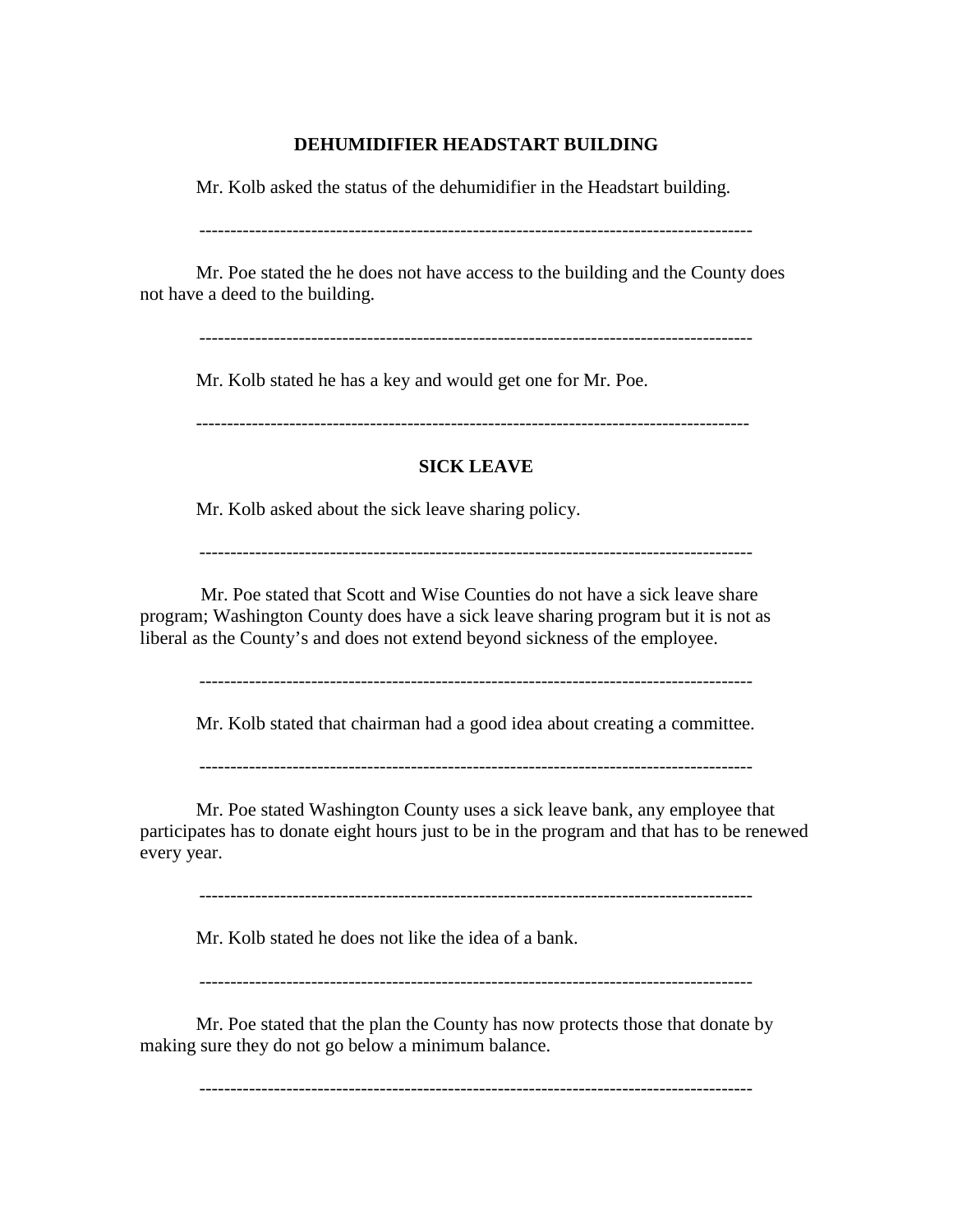Mr. Kolb stated he would like to create a committee and asked how many department heads there are.

-----------------------------------------------------------------------------------------

Mr. Poe stated that if Constitutional Offices are included there would be over ten.

-----------------------------------------------------------------------------------------

Mr. Kolb suggested having one from the Sheriff's Department, Transfer Station and County Administrator's office.

-----------------------------------------------------------------------------------------

It was moved by Mr. Kolb, seconded by Mr. Leonard, to create a committee to review the Sick Leave Share policy, consisting of a representative from the Sheriff's Office, the Transfer Station, the County Administrator's Office and Cathy Wilder. Upon the question being put the vote was as follows.

VOTING AYE: Mr. Kolb, Mr. Mosley, Mr. Leonard, Mr. Slemp, Mr. Smith

-----------------------------------------------------------------------------------------

### **BASKETBALL COURT**

Mr. Kolb stated that someone asked him about the basketball court in St. Charles and using the ARPA funds to make the repairs.

-----------------------------------------------------------------------------------------

Mr. Mosley stated that Ballad Health has previously agreed to pay for the basketball court.

-----------------------------------------------------------------------------------------

Mr. Kolb stated that was a few years ago and nothing has been done.

-----------------------------------------------------------------------------------------

Mr. Mosley stated that the Transfer Station has not had the time to do the work.

-----------------------------------------------------------------------------------------

Mr. Poe stated that it would not be anything elaborate, but it would be a smooth surface to play on.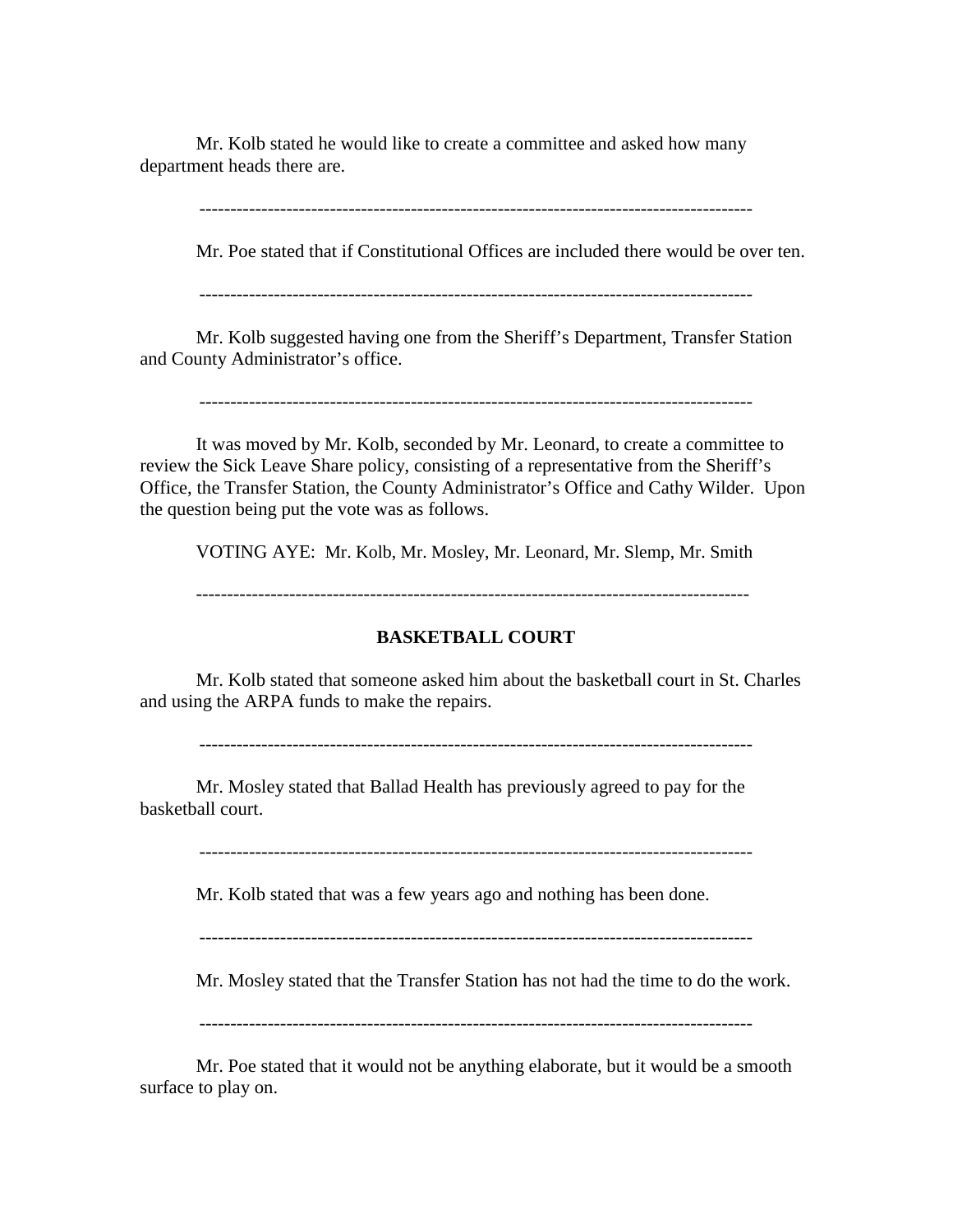-----------------------------------------------------------------------------------------

Mr. Kolb asked about opening up the ARPA funding request.

-----------------------------------------------------------------------------------------

Mr. Leonard stated that requests for funding never stop coming in regardless of a deadline.

-----------------------------------------------------------------------------------------

Mr. Kolb asked if the Board would be willing to take requests even though the deadline has passed.

-----------------------------------------------------------------------------------------

Mr. Mosley stated he does not mind extending the deadline.

-----------------------------------------------------------------------------------------

#### **EMPLOYEE SALARIES**

Mr. Kolb stated that the labor market is drastically changing and the County needs to re-evaluate employee salaries before January.

-----------------------------------------------------------------------------------------

### **SURPLUS SALE**

Mr. Kolb stated that the Sheriff has two buses that could be sold as surplus.

-----------------------------------------------------------------------------------------

Mr. Poe stated that the County may be at a point to list some vehicles as well.

-----------------------------------------------------------------------------------------

### **CLOSED SESSION**

It was moved by Mr. Kolb, seconded by Mr. Leonard, to enter Closed Session pursuant to 2.2-3711 A.1. Discussion, consideration or interviews of prospective candidates for employment; assignment, appointment, promotion, performance, demotion, salaries, disciplining or resignation of specific public officers, appointees or employees of any public body, 2.2-3711 A. 3. Discussion or consideration of the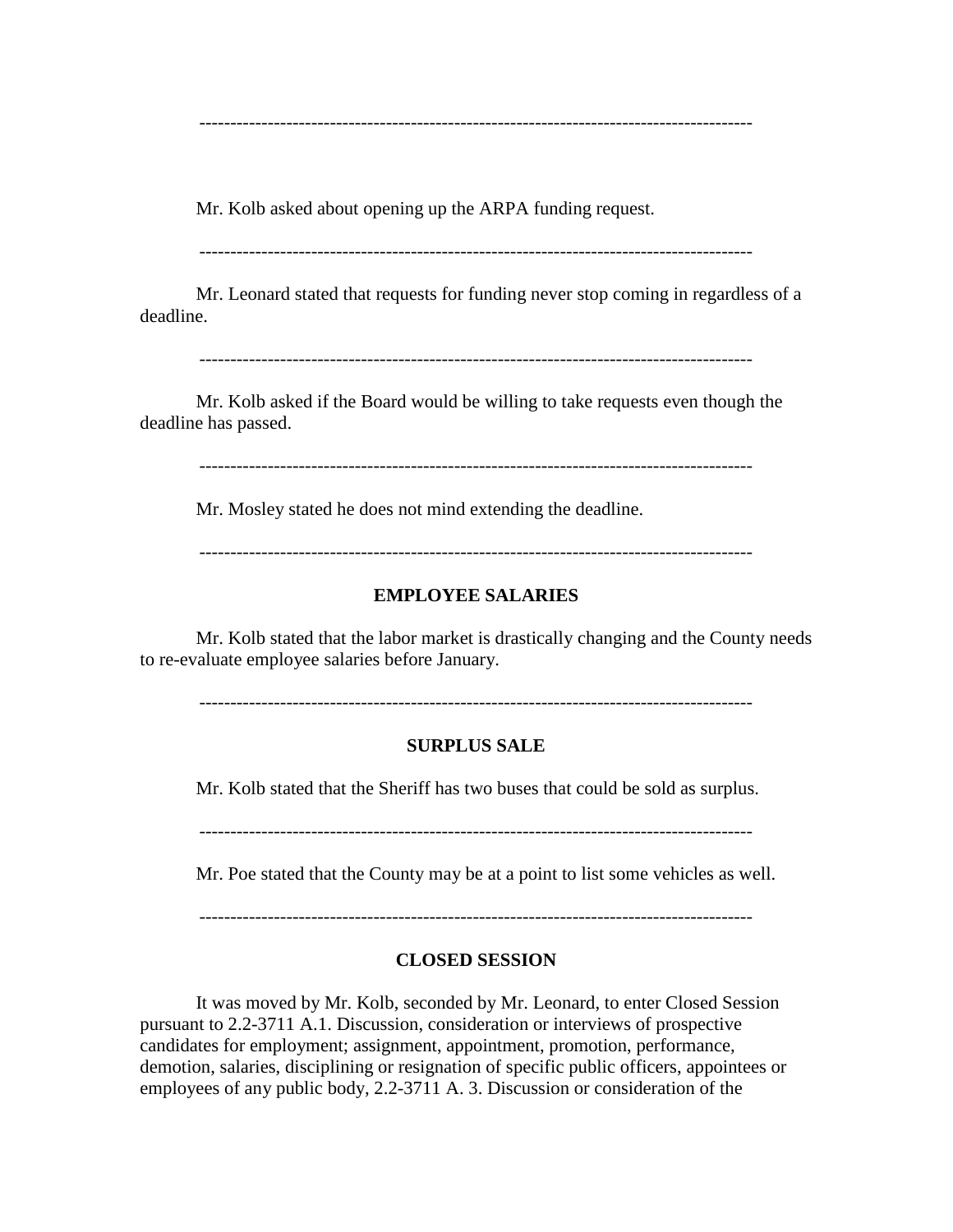acquisition of real property for a public purpose, or of the disposition of publicly held real property, where discussion in an open meeting would adversely affect the bargaining position or negotiating strategy of the public body, 2.2-3711 A.6. The investing of public funds where competition or bargaining is involved, where, if made public initially, the financial interest of the governmental unit would be adversely affected, 2.23711 A.7. Consultation with legal counsel and briefings by staff members or consultants pertaining to actual or probable litigation, where such consultation or briefing in open meeting would adversely affect the negotiating or litigation posture of the public body; and consultation with legal counsel employed or retaining by a public body regarding specific legal matters requiring the provision of legal advise by such counsel, and 2.23711 A.8. Consultation with legal counsel employed or retained by a public body regarding specific legal matters requiring the provision of legal advice by such counsel. Nothing in this subdivision shall be construed to permit the closure of a meeting merely because an attorney representing the public body is in attendance or is consulted on a matter. Upon the question being put the vote was as follows.

VOTING AYE: Mr. Kolb, Mr. Leonard, Mr. Mosley, Mr. Slemp, Mr. Smith

-----------------------------------------------------------------------------------------

Ms. Munsey entered the meeting at 6:55 p.m.

-----------------------------------------------------------------------------------------

Ms. Munsey left the meeting at 7:49 p.m.

-----------------------------------------------------------------------------------------

It was moved by Mr. Mosley, seconded by Mr. Leonard, to exit Closed Session. Upon the question being put the vote was as follows.

VOTING AYE: Mr. Kolb, Mr. Leonard, Mr. Mosley, Mr. Slemp, Mr. Smith

------------------------------------------------------------------------------------------

## **CERTIFICATE OF CLOSED SESSION**

**WHEREAS,** the Lee County Board of Supervisors has convened a Closed Meeting on this date pursuant to an affirmative recorded vote and in accordance with the provision of the Virginia Freedom of Information Act; and

**WHEREAS,** Section 2.2-3711 of the Code of Virginia requires a Certification by this Lee County Board of Supervisors that such Closed Meeting was conducted within Virginia law;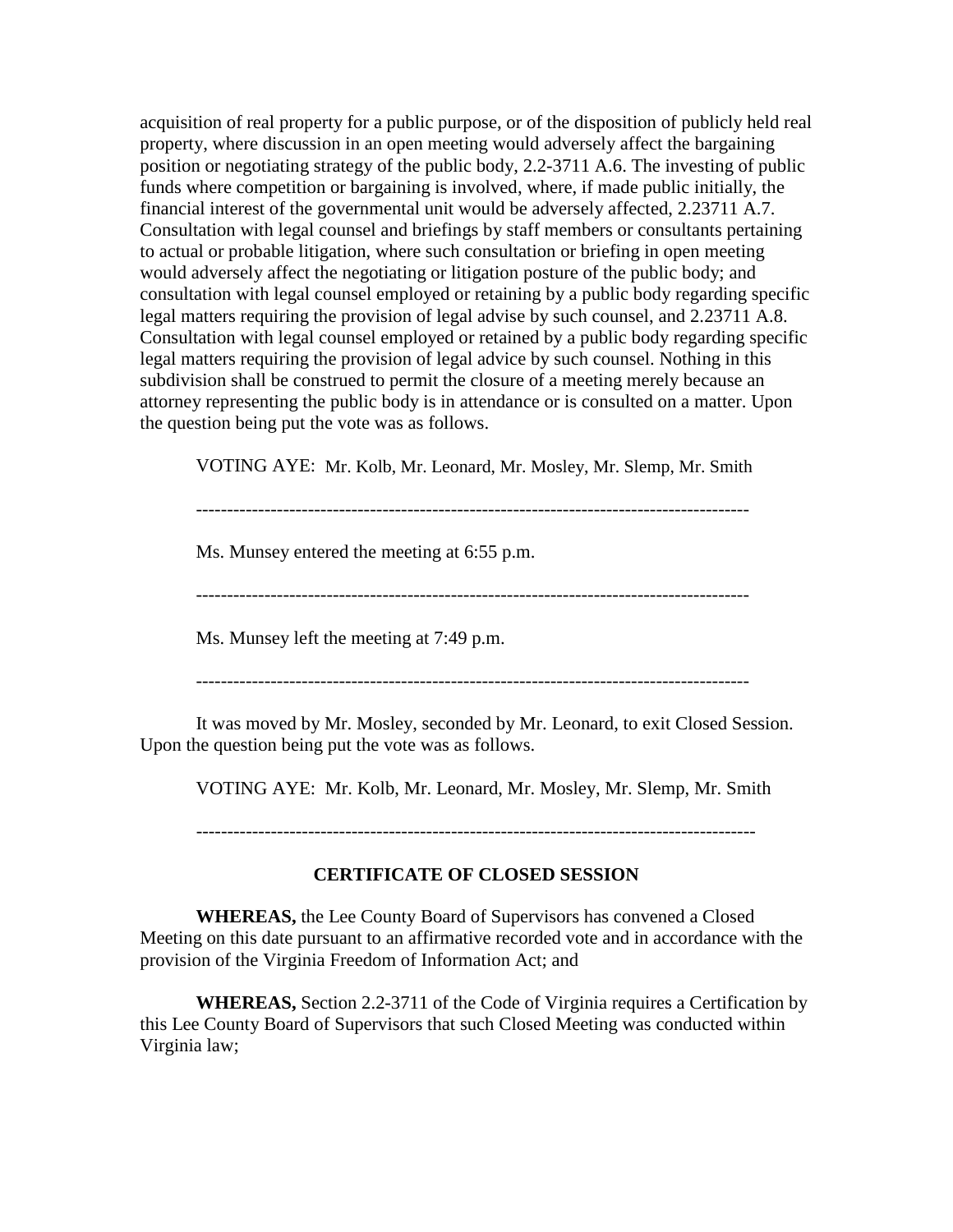**NOW, THEREFORE, BE IT RESOLVED,** that the Lee County Board of Supervisors hereby certified that, to the best of each member's knowledge, (i) only public business matters lawfully exempted from Closed Meeting in which this Certification Resolution applies and (ii) only such public business matters as were identified in the Motion convening the Closed Meeting were heard, discussed or considered by the Lee County Board of Supervisors.

Upon the question being put the vote was as follows.

VOTING AYE: Mr. Kolb, Mr. Leonard, Mr. Mosley, Mr. Slemp, Mr. Smith

-----------------------------------------------------------------------------------------

## **PROPOSED SETTLEMENT OF OPIOID CLAIMS**

It was moved by Mr. Leonard, seconded by Mr. Mosley, to adopt the following resolution. Upon the question being put the vote was as follows.

VOTING AYE: Mr. Kolb, Mr. Leonard, Mr. Slemp, Mr. Smith

-----------------------------------------------------------------------------------------

# **RESOLUTION OF THE LEE COUNTY BOARD OF SUPERVISORS APPROVING OF THE COUNTY'S PARTICIPATION IN THE PROPOSED SETTLEMENT OF OPIOID-RELATED CLAIMS AGAINST MCKESSON, CARDINAL HEALTH, AMERISOURCEBERGEN, JANSSEN, AND THEIR RELATED CORPORATE ENTITIES, AND DIRECTING THE COUNTY ATTORNEY AND/OR THE COUNTY'S OUTSIDE COUNSEL TO EXECUTE THE DOCUMENTS NECESSARY TO EFFECTUATE THE COUNTY'S PARTICIPATION IN THE SETTLEMENTS**

#### **21-022**

**WHEREAS,** the opioid epidemic that has cost thousands of human lives across the country also impacts Lee County, Virginia by adversely impacting the delivery of emergency medical, law enforcement, criminal justice, mental health and substance abuse services, and other services by Lee County's various departments and agencies; and

**WHEREAS,** Lee County has been required and will continue to be required to allocate substantial taxpayer dollars, resources, staff energy and time to address the damage the opioid epidemic has caused and continues to cause the citizens of Lee County; and

**WHEREAS,** Lee County has filed suit against McKesson, Cardinal Health, AmerisourceBergen, and Janssen Pharmaceuticals, along with certain of their related corporate entities for their role in the distribution, manufacture, and sale of the